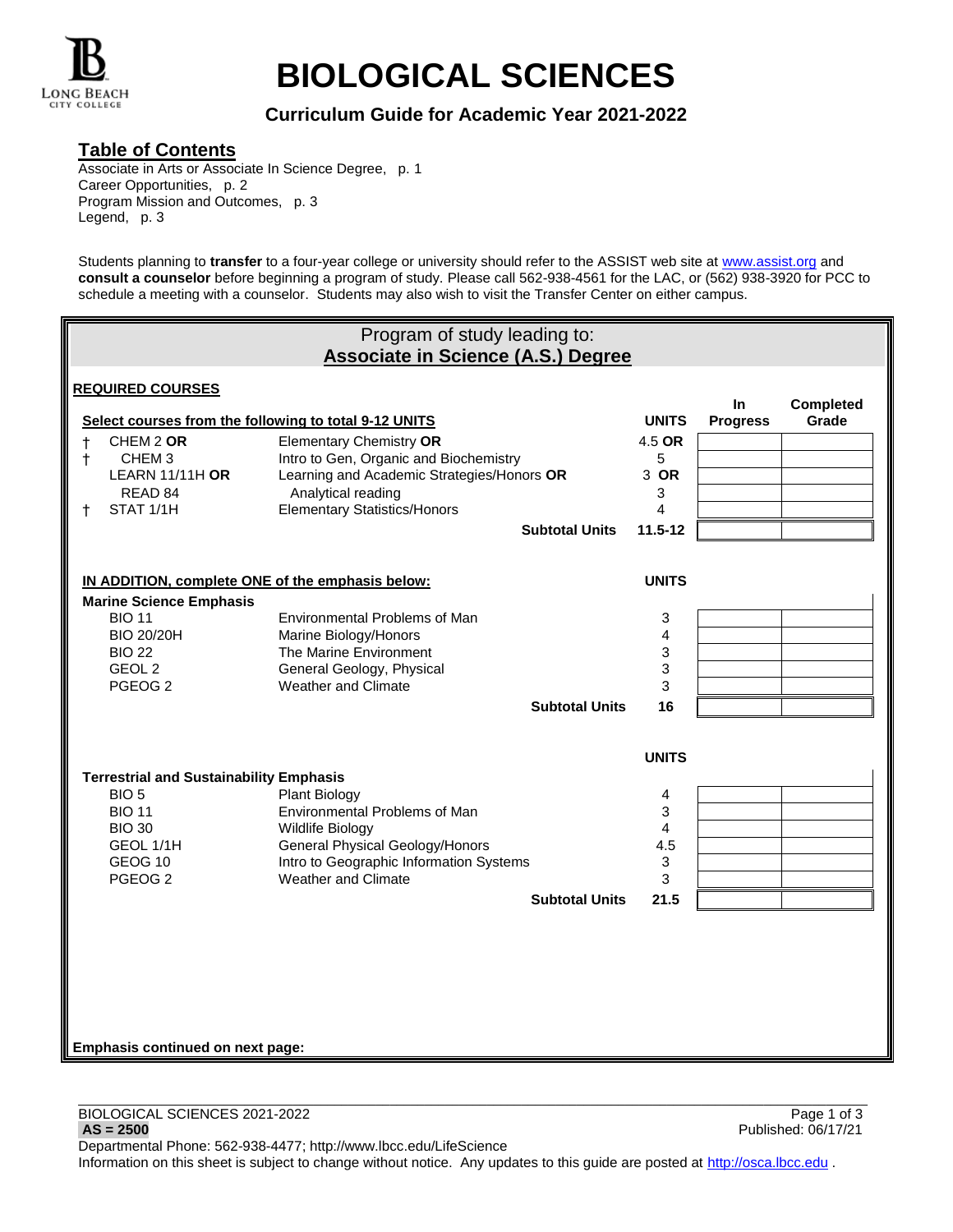

# **Career Opportunities**

This field of concentration provides the student with an introductory education to this field, not necessarily career related, ending with the associate degree or partial lower-division preparation for transfer to a baccalaureate degree in the biological sciences.

\_\_\_\_\_\_\_\_\_\_\_\_\_\_\_\_\_\_\_\_\_\_\_\_\_\_\_\_\_\_\_\_\_\_\_\_\_\_\_\_\_\_\_\_\_\_\_\_\_\_\_\_\_\_\_\_\_\_\_\_\_\_\_\_\_\_\_\_\_\_\_\_\_\_\_\_\_\_\_\_\_\_\_\_\_\_\_\_\_\_\_\_\_\_\_\_\_\_\_\_\_\_\_\_\_\_\_\_\_\_\_\_\_\_